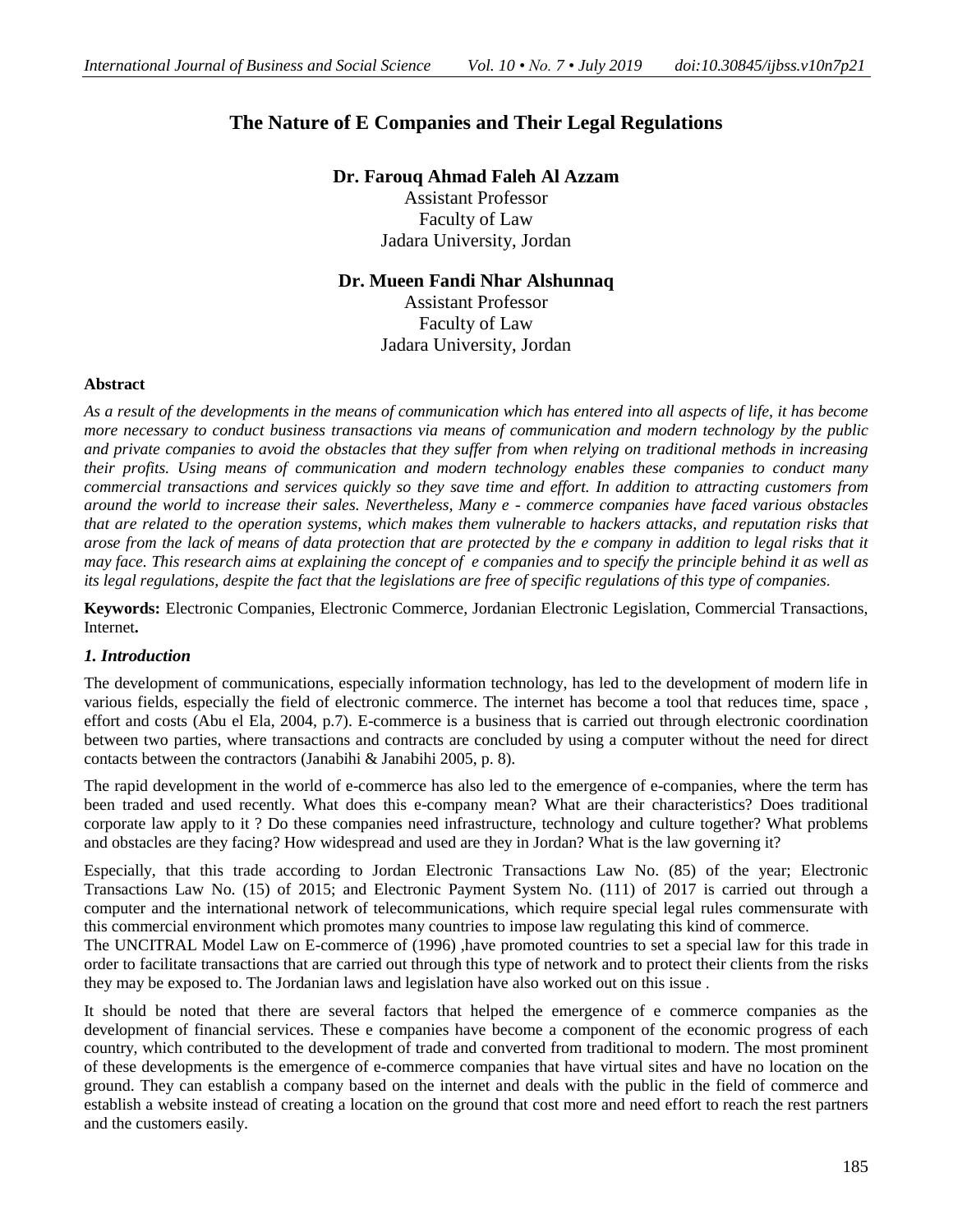Their dealing will be acted via the Internet anywhere (Munji, 2002, p. 315) through a computer screen, where negotiations, contracting, inquire about transactions and offers provided by the electronic company are conducted electronically. This research will be divided into three sections: in the first section what are electronic companies? The second section, the legal organization of electronic companies. The third section will discuss the reality of the application of electronic companies in Jordan .

#### **2. What is e company?**

E companies are closely related to e commerce. This concept of e commerce is a new one that explains the process of selling, buying, exchanging products, services and information through computer networks, including the Internet. Radwan (1999) defines it as a combination of integrated business processes that all institutions and individuals deal with, and it depends on electronic processing.

Through the previous definitions it can be said that e commerce is the performance of the process of commerce and service electronically in another word, it is mutual operations whether commercial or service and with the presence of parties dealing with each other when using this type of methods, in addition to the presence of technology or electronic means.

#### **2.1 The concept of e companies:**

The purpose of e companies is to bring the owners of companies together in virtual trade centers in order to display their goods , services and their companies' shares to the public by means of an electronic service via the Internet and it is open to all its users. These digital enterprises as virtual centers that can be divided into two main categories**:**

- 1- Companies that can be accessed without the need to follow certain instructions or procedures so that the visitor to the site of the company can navigate around to see the goods and services without being able to buy, and this type of centers is a means of modern advertising through which companies attract customers as a means to increase the volume of sales (Abu el Ela, 2004, p.15).
- 2- E commerce companies that conduct their business through the Internet by displaying their products and services through entering the sales pages and contracting on these products, the company's virtual site does not exist on the ground. The establishment of these enterprises, the agreement and documentation of the contract and the negotiations between the founders of the company are done through the electronic network. On the other hand, the conclusion of the contract of the company can be also concluded in its known traditional form. According to the Jordanian Companies Law No. (22) of 1997 and its amendments the e company consists of two parts that are:
- 3- (a company) It is a contract that obliges two or more persons to participate in the provision of a share of money or work or both to share the profit and loss resulting from such activity(Atwi, 2005, p. 19). (electronic) Describe the field of performance of the activity specifically, business activity using electronic means.

The e-commerce company is defined as a system operating in the field of e-commerce, and when referring to the traditional description of the contract of the company, it stipulated that the company is a contract .Therefore e company contract does not differ from the contract of any other company, because the contract is the source of the commitment of partners that require the willingness of the parties to be held. The parties' willingness is expressed through the Internet via a computer and in the form of electronic messages, including the call to negotiate the conclusion of the company's contract under certain conditions, or an offer and acceptance by another party although there is no physical presence between the parties (Ouden, 2005, p.23).

Accordingly, we conclude that an e company is a contract between two or more parties to establish a business that aims to make a profit and to be operated through electronic messages through the World Wide Web. Article (11) of the UNCITRAL Model Law indicates that (In the context of contract formation, unless otherwise agreed by the parties, an offer and the acceptance of an offer may be expressed by means of data messages. Where a data message is used in the formation of a contract, that contract shall not be denied validity or enforceability on the sole ground that a data message was used for that purpose).

The term "contract formation" mentioned in article (11) of the UNCITRAL Model Law is an absolute indication of all types of contracts, including the contract of an e company. E commerce companies have also been identified as a modern trade method in bringing views together views to carry out negotiations , contracting and establishing these companies via the Internet (Munji,2002, p. 255).

#### **2.2 The advantages of e companies.**

The most significant advantages of e companies are the reduction in costs. Companies usually allocate a lot of their budget to open new branches in all areas to get closer to the customers, but now they don't need to do so as they now come closer to customers in a better way.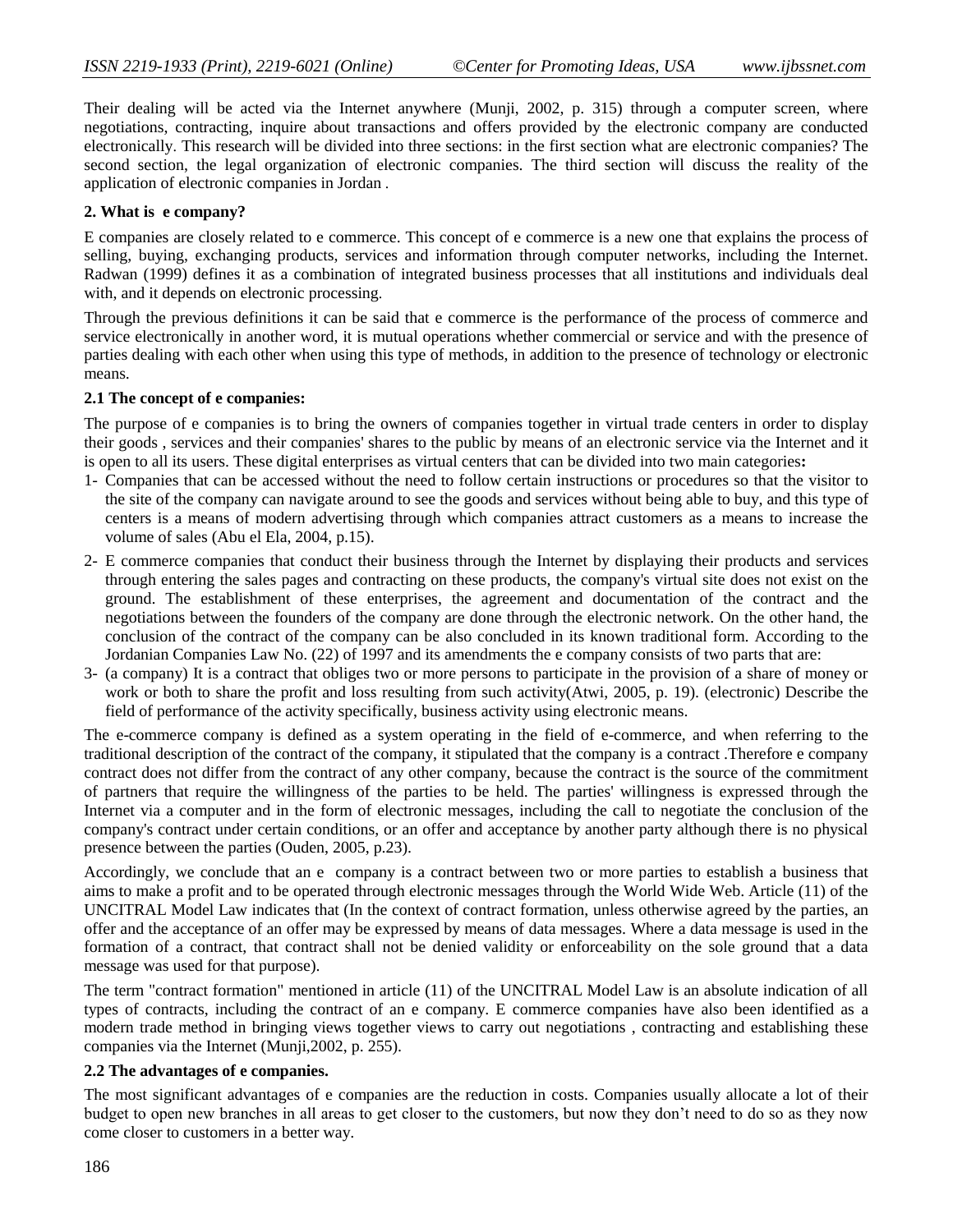In fact, it only requires a click to access e commerce sites whether you are in your house or at work. You can also know about their activities, services, prices and all the data needed by a customer. On one hand, these e commerce sites save a lot of expenses and costs and on the other hand, they save a lot of time to reach as many customers as possible **.**It can be said that e companies have beneficial features for the company itself, the consumer and society. As for the advantages of the company itself, it helps to expand the scope of its market from the domestic market into the international market, and it can find new partners and consumers in an easy and fast way(Janiah & Janabihi,2005 p. 176)

In other words, e commerce companies have access to large base of the public. Communication is done through intensive use over the Internet, which in turn will overcome the time and space barrier in which one is dealt with by the parties in moments through audio-visual communication (Mansour, 2003, p23)**.**

As for the individuals and the community in general, this type of companies with the goods and services, they provided through the Internet will enable the consumer to conclude the deal within minutes and from anywhere on the globe, especially if the goods and services are provided by more than one company which gives the customers the chance to choose the best while this is not available in the case of companies of traditional sense, that requires visiting each geographical location of the company to choose. While for e commerce the best offers of goods and services in the e sites will certainly lead to a kind of legitimate competition to provide the best service and encourages the law income and limited income customers to deal with this type of companies**.**

The most prominent characteristic of this type of companies is the lack of paper documents exchange in the conducting and implementing of transactions between the partners on the one hand and between the company and the consumer on the other hand, all transactions are conducted electronically without the use of paper document, then e message as written evidence and a legal document to prove in the case disagreement (Abu el Ela,2004, p. 18)**.**

It can be said that the advantages of e commerce companies are the possibility of access to a broader base of clients and to provide new and full e services as well as reducing operating costs and increasing the efficiency of performance.

## **2.3.The risks of e commerce.**

There are several risks arising from the work of e commerce companies, the most important is the relationship between the client and the company that deals with him, although it appears natural, but in fact it is of greatest danger that threat companies because it based on electronic data exchange between the client and the e company without verifying the authenticity or the character of that client who may provide a correct or false data for the purpose he certainly aware of when providing such data to the company and he is certain that the company will not be able to detect it. The result of the entering these data may be to oblige the company to do business for the benefit of that client for burglary of large amounts of money on the basis of those incorrect data. The company may also be subject to an organized fraud by its clients who are trying to work with it for the purpose of the scam and seizure of large amounts of cash, accordingly, the necessary technology must be developed to prevent these actions**.**

There are also problems and risks facing e companies in dealing with the public which are the lack of presence of the parties to the contract in one place and these risks are affecting both parties alike. For the e company when dealing with its subscribers by emails exchanged from both parties without verifying the accuracy of the given data and the character of the contractor who is certain that the company will not be able to reveal the truth and this means the possibility of the company's exposure to fraud by the customers, and at the same time (Janabihi & Janabihi ,2005,p. 17).

In some jurisprudence (Hijazi, 2002, p.31.) dealing with these companies expose the customers to deceit or mistakes when it advertises and promotes its propaganda means for a commodity different from the required specifications because there is no possibility of examination and inspection of the commodity and that the consumer often lacks the experience that enables him to understand the terms of the contract, while Another aspect is that it is difficult to consider that the consumer is always the weak party in dealing with this company as long as there are negotiations before the contract, which enables him to detect all the terms and parts of the contract( Abu el Ela,2004, p. 22).

Dealings through e-companies presents a serious issue that the site may be exposed to hacking and piracy that aim to attain economic information or personal data or knowledge of the financial position, which loses the status of privacy so that the hackers with experience in this area of abuse access the company's website ( Abu el Ela, 2004 p.25.), And this type of companies may be exposed to the problem of viruses in the computer programs that attack the network and cause destruction of the company's electronic programs, which affects the reputation of the company and the confidence of the customers, These facts has prompted companies in the world to seek protection through some procedures to reduce these risks (Abu el Ela,2004, p. 25).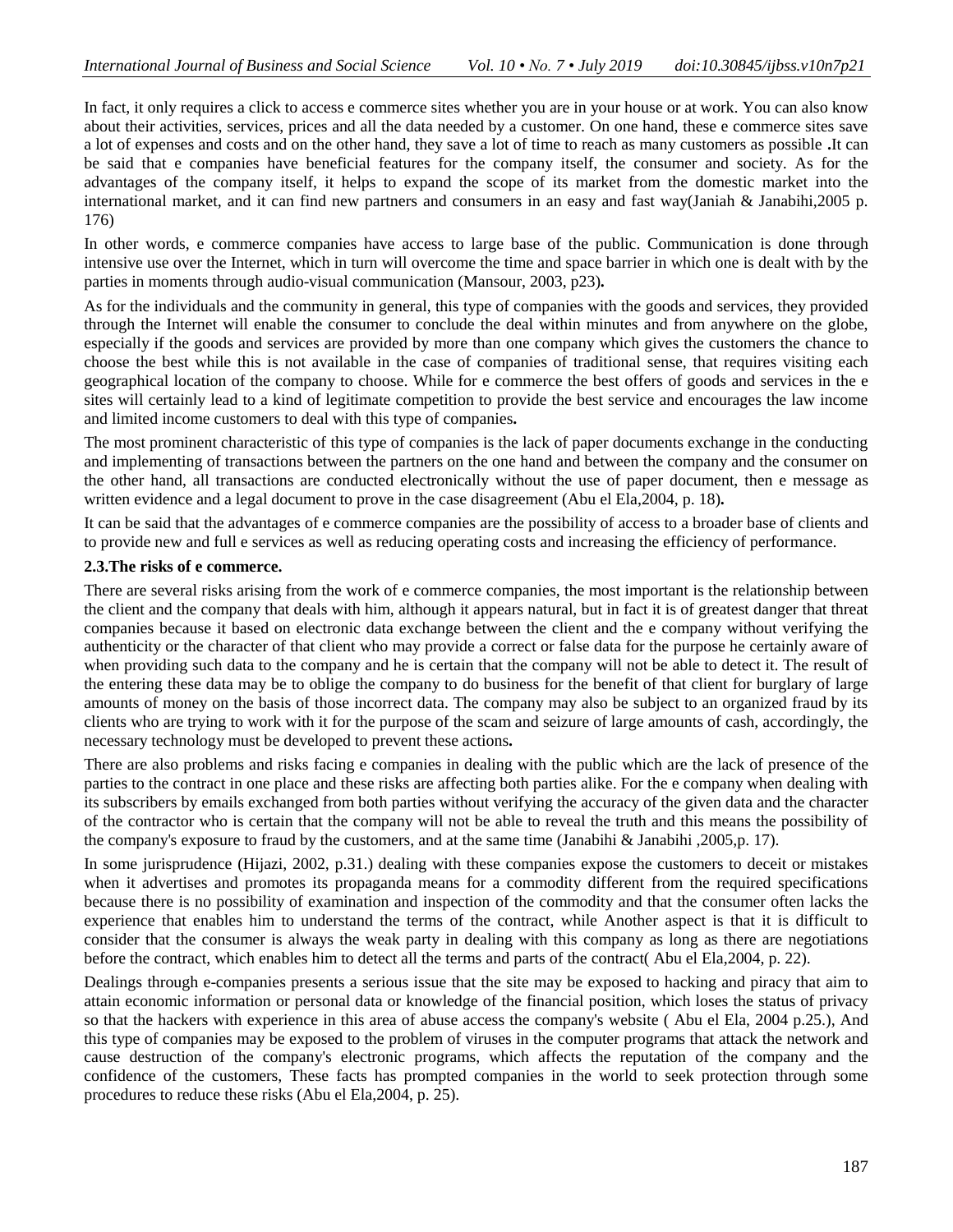In addition, there are some legal risks in the case of violation of laws and rules, especially those concerned with the protection of consumers in some countries or the lack of legal knowledge of some agreements concluded by using electronic means. It can be said that dealing with e companies have the risk of finding the law that can be applied to resolve conflict between Its members or the contractors and how to prove the contract, especially the legislative regulation in many countries, which did not notice some of these types of companies.

The misuse of dealing with e companies that can exploit their knowledge of the Internet technologies when contracting with these companies to achieve illegal activities.

The spread of the phenomenon of globalization allowed the removal of restrictions and exceeding the limits . Then increase foreign investment, which plays an important role in expanding economic activity of the State. This phenomenon has led to the abolition of all restrictions, barriers and distances towards the international trade movement and the movement of capital under the umbrella of foreign investment, especially in developing countries, where investment projects are carried out by an enterprise from outside the country to participate and exercise some influence on the operations of these projects (Abdel Salam 2004, p.7).

E company's activity could be an electronic bank service that provide its banking services to the public through electronic transactions that may be exploited by some to achieve their illegitimate objectives by withdrawing money or depositing the amounts resulting from illegal trade or smuggling in order to camouflage the real source, which is called money laundering. E-banks have a role in attracting foreign investment and providing credit facilities on the basis of the gains made by the national economy, especially in developing countries, while some may exploit the investment to control this economy to achieve certain economic goals (Badawi, 2005, p .65).

Finally, it can be said that there are multiple risks to electronic companies, the first of which is the operating risks such as inadequate systems insurance, inappropriate systems design, work completion or maintenance and abuse of customers. The second is the reputation risk because of lack of adequate protection for data that the company retains and the intrusion by outsiders which affects the reputation of the company, and the third is the legal risk in case of violation of the rules established for the company and customers.

#### *3. Regulating e companies.*

It is known that traditional companies are trying to turn their internal and external business into an electronic system to expand their business and save time, effort and costs and even benefit from the advantages of e-commerce. But the question is, what steps should be taken to achieve this. To answer this question, it is possible to say that there are some procedures and steps to carry out this process, the most important of which are:

1 - Choosing the appropriate name or domain. That is the right name for the company's identity which through its consumers, businesses and visitors can easily access to purchase their products (Colin, 1995).

2 - Website building. After the completion of the selection and registration of the name, the site is established on the company's website; this site will be the frontage or trade show of the company. It works as a record that contains information and advice that interested customers and the one who is interested to know about the company, its products, services and prices. It also contains the success certificates mentioned by clients and customers who have dealt with the company previously and also it contains a page to answer customer inquiries and receive their comments and suggestions so as to leave a distinct impression for all visitors to the site of the company.

3 – Choosing a website to host the company's website. Choosing an internet service provider is similar to choosing the geographical site of the company's offices. The service provider is chosen either on a company's web server or in a network server with another company. The importance of the services provided by a service provider is to web hosting and to provide space on the computer in order to save the files, pages of the website, provide access to the internet and tools to administer the site, e-mail and other supportive services.

4-The security of the site. In the modern era, different types of security threats have been increased and threats the websites such as spoofing, which copies from pages of companies' sites and building illegal sites that duplicate the real site interface of the company in order to deceive visitors and fraud them like eavesdropping, which is conducted in the case of non-encryption information such as intentional vandalism or alteration of information in which some pages are changed and abuse the company. Therefore, the company must, first of all, work on documenting and securing its sites for the safety and maintenance of its data and reassuring customers that their credit cards and personal information are protected and not subject to misuse (Colin, 1995).

5 - Facilitate the payment process. The electronic companies facilitate the payment of products and services through credit cards.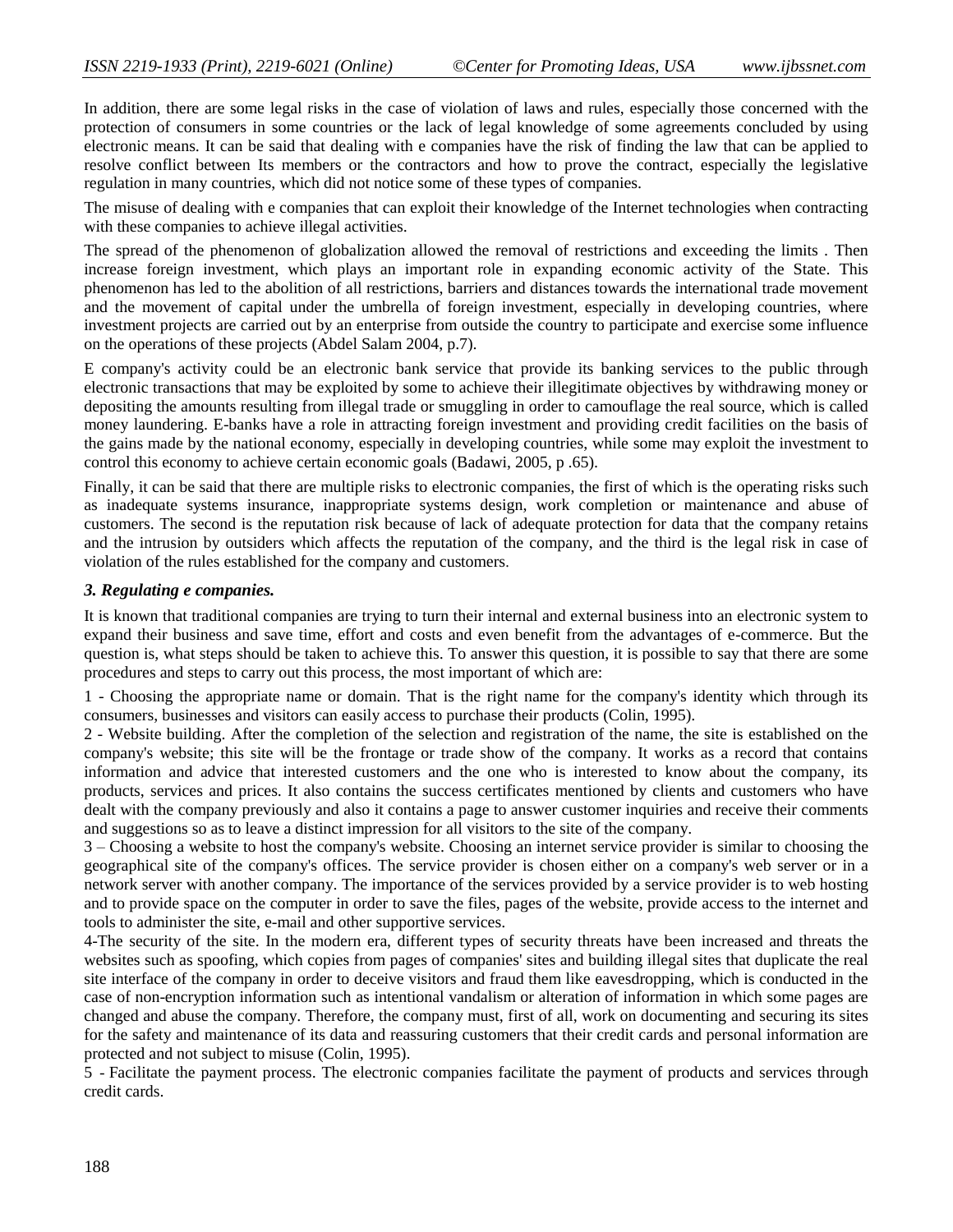The payment process is conducted through the electronic way through programs linked to the website of the company administered by specialized financial institutions and handles the financing after the customers enter the payment data, which is encrypted through the technology of communication between the browser of the customer and the web server that contains the website in the company.

After these steps, it is necessary to market and publicize the electronic company through advertising it in search engines (Suleiman, 2004.) such as yahoo and the television commercials advertisements, radio stations, magazines and newspapers. It should be noted that there are two ways for marketing and advertising through the Internet which are marketing using e-mail and marketing using the web.

## *3.1 How to conclude an electronic company contract:*

The electronic company can be established in a traditional manner, like any other companies, with a meeting between the founders signing a contract in which certain items are met. Thus, the activity in the electronic field is carried out through the Internet. The e company is also established by means of what is known as the electronic contract. It is a contract, like all other contracts, concluded with the availability of its known traditional items, but is described as electronic in accordance with the method or means by which the contract is concluded; it is created by acceptance and affirmation between the parties by audiovisual means via the international network (Mansour, 2003, p. 8).

Some of the questions posed in these subjects are: how to conclude the electronic contract? Is there a possibility to apply the traditional rules for the establishment of the company in its known concept and its realistic presence on the ground? Or are there any other ways to establish an e-company? Is there a possibility to apply the traditional rules for the establishment of the company in its known concept and its realistic presence on the ground? In accord to the Jordanian Companies Law No. 22 of 1997 and its amendments we obtain that the establishment of the company requires a contract prepared by the founders and a site that was established by them or their representatives.

The concept of establishing a company is legally defined as a set of acts that require the creation of this legal entity in a way that does not contradict with the legislator's will and in accordance with the legislative texts governing it. These acts are carried out by a group of people called the founders of the company (Masri, 2005, p. 132).

Due to the fact that the legislations do not address these types of companies or regulate them in special laws, we must refer to the traditional rules and indicate their applicability to the electronic companies.

Generally, the commercial company is a contract that requires the availability of its general elements to be considered valid. These general elements are the consensual, the position and the reason, as well as the substantive elements which are the formalities elements required by establishing the company contract. Therefore, the contract to the electronic company is concluded by the desire of the parties to creating a certain legal effect, namely the establishment of the company, so the available of the parties will is recommended at the conclusion of the contract, which is expressed either verbal, written or by indicating consent (Atwi, 2005, p. 22).

It can be said that the founders of the e company wishing to establish such a company can exchange the offer and acceptance, preceded by deliberations and negotiations between the founding partners by means of data messages in which all the information is recorded through the Internet. The negotiation process is of great importance for the successful conclusion of this company in all its technical, financial, administrative and legal aspects (Albany, 2004, p. 14). And to identify the other contractor and determine the content of the contract of the company in terms of type and nature of its activity and the extent of the responsibility of the partners. The question that arises in this area is what is the benefit of negotiation in such these companies?

To answer this question we should explain that the contract of the e company is a remote contract and not between the two existing parties, which raises the doubt between the parties, uncertainty of the negotiator's personality, the extent of real credit and financial reputation, which motivating each party wishing to join the company to query about its situation joining it. The establishment of an electronic company may require the use of technical, legal and accounting expertise to increase confidence in its formation. It has become known that modern technology has provided direct means of communication on a degree of progress. Satellite and fiber optics are negotiated by visual conferences and interviews via the Internet and this saves time and expense required by the conclusion of traditional companies (Mansour, p. 52).

According to the Jordanian Companies Law No. 22 of 1997 and its amendments, If the parties reach the negotiations successfully, they will be moved to the next step that is the contract, which is concluded by the electronic message indicating that the offer and acceptance are consistent with the provisions of the law and that the offer and acceptance shall be in written (Nassar, 2004, p.44). This agreement shall be documented by a contract, but how to sign at the time that each member of the company is in a different country with hundreds of miles away and they are only to connect through an electronic network?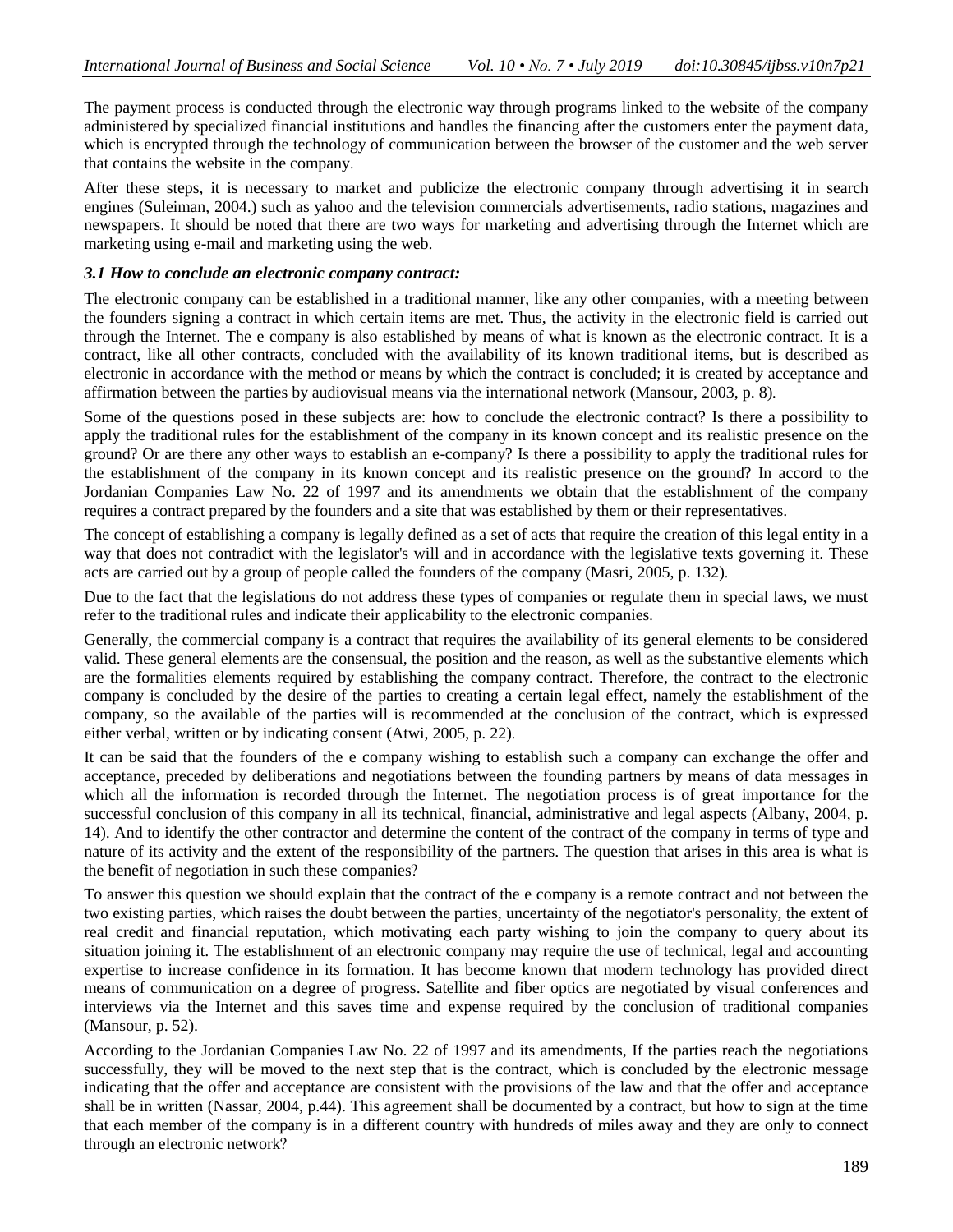In fact, the answer to this question is this. It is not required to sign, but to be a clear indication of the owner and unambiguous indication that his will went to the commitment to the company contract. Since the establishment of e companies is done through the Internet, it is difficult to imagine the use of traditional signature that is writing the name of the parties in a normal way or a distinctive symbol because of the impossibility of the conclusion of a traditional contract signed by the parties through the lines of this network, Thus, science has developed a modern technical means commensurate with the work of electronic commerce an electronic signature consisting of letters, numbers, symbols or signs of a single character that allows the signature person to be identified and distinguished from others and is accredited by the competent authority(Janabihi & Janabihi, 2005, p. 190).

Therefore, we believe that it is possible to establish an electronic company with the agreement of the parties and sign it electronically with a set of symbols, numbers or electronic characters that indicate the personality of the site, regardless of the forms of this signature (Ouden, p. 181). According to some jurisprudence, this type of signature has the legal authority to sign in its traditional form (Janabihi & Janabihi,2005, p. 31). This is what was indicated by the UNCITRAL Model Law of the United Nations, and here we reach the stage of establishing the electronic company with its general objective elements of compromise, situation and reason.

In accordance to the general rules stipulated in the Civil Code; the rules of eligibility and willingness on one hand and of being free from defects and indications of eligibility on the other hand. And that the contract of this company is legitimate and possible, the reason for contracting is not contrary to law and public order (Atwi,2005, p.22 ) and with regard to the special substantive elements of the conclusion of the company's electronic contract, the specific objective elements of the company contract are limited to multiple partners, the intention to participate, the sharing of profits and losses, and the provision of quotas.

As for the other requirements of a company, such as taking the company's trade name or trademark, if the company's activity is focused on the production of a certain commodity, it is imperative to follow the rules prescribed by the legislator in the laws of trade names, such as registration in the chambers of commerce and industry allocated to that, Commercialization and documentation of the contract to official bodies determined by the law that will regulate the work of electronic companies.

## **3.2 Types of e companies**

There are three types of electronic companies: electronic advertising companies, electronic companies with simple services and integrated electronic companies.

1- Electronic advertising companies. They are companies that follow the style of electronic advertising and have a site on the ground to exercise through it the purpose for which it was created, so it is established on the Internet as a kind of modern advertising means to bring more customers without providing any kind of transactions of the company, it is only one type of modern advertising that the company is holding as propaganda for its products or services.

2- Electronic companies with simple service. These companies are trying to achieve two goals from their website, the first of which is advertising and the other is providing simple services for customers to facilitate the procedures that should move to the company's headquarters to complete procedures such as filling the forms of acquaintance or forms that show the purpose of customers from dealing with that company only.

3 - Integrated electronic companies. These electronic companies are fully active through the Internet and have no branches on the ground that the customers can do all their work with that company through its website, and this company exercises all its purposes through the Internet without the need for a traditional site on the earth (Atwi,2005, p.34).

Companies that are mentioned in commercial law are divided into two main types: partnership companies and corporations. Partnership companies are based on the personal consideration of the partner and the mutual trust between the partners, which means that the partner cannot dispose of his share without the consent of the other partners. His membership ends by his death, seizure or bankruptcy, These companies are based on the personal consideration of the partner, and the responsibility for the debts of the company is the responsibility of unlimited personal solidarity (Ahmed, 2003, p. 61.), of all types (general partnership, simple company and sole project).

While the corporation's companies are based on financial consideration only, the liability in these companies are limited to the nominal value of the contribution to the capital of the company one type of these companies is the joint stock companies and limited liability companies.

After this rapid review of some types of companies, there is a question that imposes itself; under what type of electronic companies, especially with the absence of comparative legislation of the regulation, is this type of companies?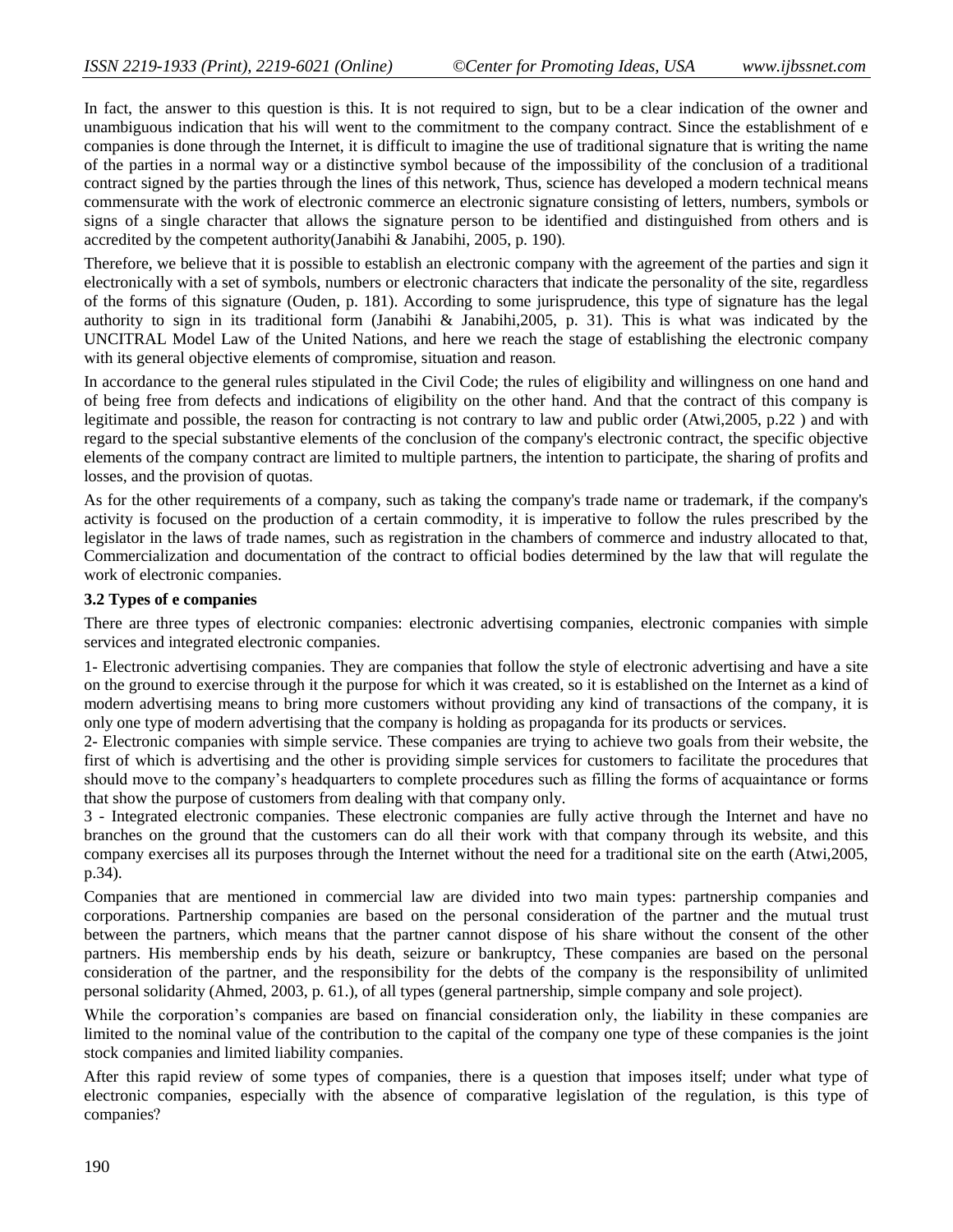I think it is possible to apply the rules related to the types of traditional companies in line with the nature of e companies, whether it was founded under the umbrella of corporation companies or partnership companies (Baldawi, 1990 p. 23), but there is an important and a very serious issue that is the personal nature of the companies of partnership type and that the personality of the partner is in consideration which demand a close relationship and mutual trust between company members, which is difficult to achieve if not impossible in e-companies whose members may not belong to one country, they are separated from each other by borders and distances so it is difficult to gain confidence and knowledge in these companies because the conclusion of a contract between partners will be remote, that is, there is the spatial boundaries between the contractors and these are similar to the contracts signed by post, telex and fax (Albany, p. 14). The issue of the transferring the partner's share to non-members of the company can only be excluded with the approval of all the members of the company and not opposing the other partners, according to the general rules of the companies of partnership.

As for the establishment of an e company with limited liability, which is under the scope of the corporation companies, it is not dangerous as long as the company is based on financial consideration, the member of the company may not know the other party and what connect him with the company is his company's shares. These shares can be transferred to others without conditions, except indicating it in the electronic records of the company in respect of the conduct of shares. This leads us to say that the e companies must fall under the type of corporate companies as long as the liability in this company is limited and non-solidarity, the importance of this is when the company is bankrupted and unable to pay its commercial debt but this does not constitute a risk to the shareholders of the company as long as the bankruptcy does not extend to their own financial (Baldawi, 1990, p.115).

In discussing how e companies runs, it is necessary to make use of and apply the rules for the traditional management of the company, especially with regard to the authorized director of the company and the public authority. In addition to the presence of the board of directors in the joint stock company. The company runs via Internet even for the meeting of the members of the General Assembly as the meeting is scheduled and reported on the network also, in less time and expenses (Atwi, 2005p.250.), and then members hold their meeting remotely, all in his city or state with a closed meeting and electronic mechanism to exchange views, proposals, discuss the agenda and then vote on the decision taken at this meeting.

## **3.3 The effects of establishing an electronic company:**

When referring to the general rules in the establishment of the traditional company, we find that the completion of the procedures of the establishment and documentation of the contract with the registrar of companies, who in his turn issue the certificate of the establishment of the company and then give the company its legality (Baldawi, 1990,p. 42). However, it is almost different in e-companies because there is no explicit legislative text that specifies how to register and advertise this company, but we may be able to assist the text of Article (5) of the UNCITRAL Model Law on Electronic Commerce which stated that "Information shall not be denied legal effect, validity or enforceability solely on the grounds that it is in the form of a data message". This means that simply documenting the contract and signing it electronically in data messages will be sufficient to consider that the company has been founded, is known to the outside world and will subsequently acquire a moral personality that will make it independent from the entity of its members. The electronic company acquires the legal personality once the traditional or electronic incorporation procedures have been completed and becomes a stand-alone entity, despite the fact that it is not subject to the law of a particular country as in the case of the traditional company, and enjoys all rights that are contrary to their nature ( Hijazi,2002).

Accordingly, companies enjoy its financial independence apart from the accounts of its partners. And to have a trade name derived from its activity and specifies its type taking into account the provisions of the trade name for the companies of partnership which must include the name of one of the partners at least, in light of the nature of the responsibility of these companies if they are within the partnership companies. When referring to the general rules in the establishment of the traditional company, we find that the completion of the procedures of the establishment and documentation of the contract with the registrar of companies, who in his turn issue the certificate of the establishment of the company and then give the company its legality (Baldawi,2005 p. 42). As for the home, any place where the company's management center is located, it cannot be imagined in terms of e-companies that have a virtual location on the Internet.

Atwi (2005) explains that as for nationality, some believe that nationality is not proven for the moral person because it is an association between the individual and the state. However, we believe that the e company should gain the nationality. It is important to determine the law applicable to the disputes that arise between the members of the company and the disputes that arise between the company and the public.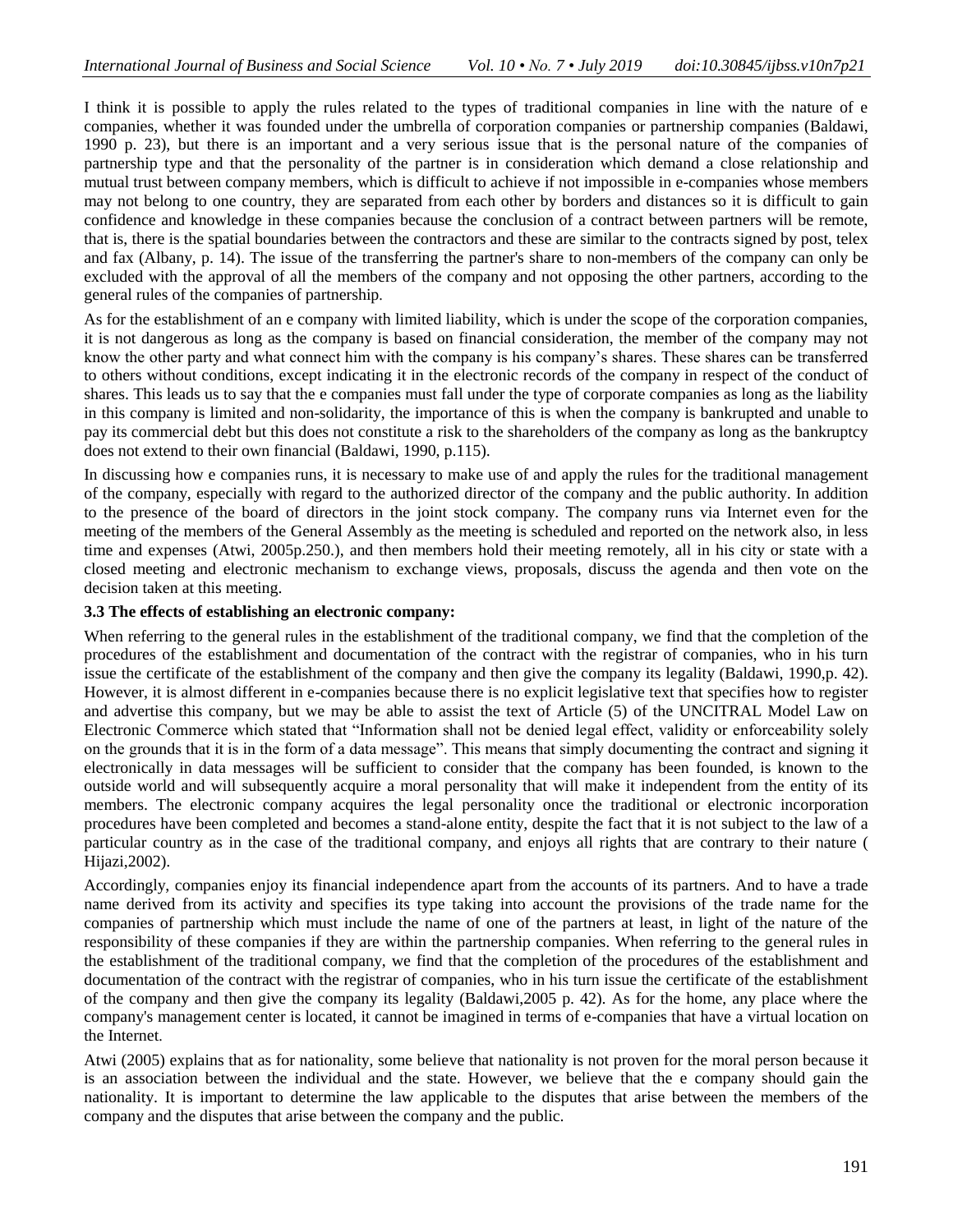There are the traditional criteria that are represented by the standards of location of the company establishment or the central administration, monitoring or control.

Redah (1994) indicated that it was difficult to determine the nationality of an e-company in accord to the standard used to define it. There are the traditional criteria that are represented by the standards of location of the company establishment or the central administration, monitoring or control. All these standards are impossible to find in the system of establishing e-companies because it is difficult to define any standard precisely because the work of companies is centered on a network via the Internet service, and with this difficulty new standards and controls of the nationality of the company have emerged as the decision-making standard whereby the company acquires the nationality of the country where the headquarters of the basic decisions of the company.

Abu el-Ella ( 2004) stated that e-companies are generally established via the Internet web by using the means of communications and e-mails, its members are of different nationalities, the partners in this case and in accordance with the rule of the contract of the law of the contracting parties, agree on the law of the country that applicable to its activity or agreement among them to resort to arbitration, the Agreement shall be in clear and explicit language in the conditions of establishment of the company.

## **3.4 The nature of E Company and its legal termination.**

Through the previous discussion of electronic companies, it is clear that there is a similarity between the moral person of the companies and the moral person in the electronic companies, but they differ only in the manner of forming the contract and the manner of practicing the company's activity to achieve the purpose for which it was founded. Through the previous discussion of electronic companies, it is clear that there is a similarity between the moral person of the companies and the moral person in the electronic companies, but they differ only in the manner of forming the contract and the manner of practicing the company's activity to achieve the purpose for which it was founded .

With regard to the termination of e-companies, I can say that the agreement is the most common way to terminate it, in addition to the reasons for the termination of the traditional companies and the most important ones according to the Jordanian Companies Law No. 22 of 1997 and its amendments are: The completion of the project that the company was established for or the impossibility of the implementation, merger of company, transformation of the company to another type, the General Assembly decision of liquidation and dissolution of the company. That once the electronic company has acquired the moral personality, it will acquire its financial liability, a commercial name, nationality and legal capacity.

# *4* **.***The reality of the application of electronic companies in Jordan.*

According to Sahawneh (2003) the reality of electronic companies in Jordan is still in its early stages. Commercial exchanges through electronic companies (buying and selling) are limited operations. Most of these transactions are carried out through private initiatives from the private sector due to the lack of some elements of the infrastructure necessary to develop e-commerce. Which need to increase the level and development of information technology in order to ensure a differential advantage for Jordan in the future knowledge-based economy. " Moreover, the spread of computers and Internet in Jordan is still limited, and the degree of awareness about e-companies is simple, which is considered the most important obstacles to companies. The ESCWA conducted a survey of (30) companies in Jordan through which they were able to identify their views and their knowledge of electronic commerce in general and electronic companies in particular. They found that this concept is still unclear to consumers or traders and most of the commercial establishments in Jordan have websites targeted to attract customers and propaganda work and often does not aim to sell, But the most important feature of Jordan in this area is the human resources available in the field of information technology. But the problem is that there is no real and effective role for the institutions involved in promoting e-commerce such as Amman Chamber of Industry and Commerce. The activities carried out by Chambers of Industry and Commerce are limited and do not amount to competition at the international level, despite the fact that international institutions in Jordan play a large role in raising awareness and promoting electronic commerce by providing financial and technical support to public and private-sector institutions in order to reach the Jordanian's market to global markets by activating the work of companies for e-commerce and have websites to market these products, where the European Union funded the proposed project from the Amman Chamber of Industry to remove the obstacles of electronic commerce in Jordan, especially companies.

Article (3) of the Jordanian Electronic Transactions Law defines its objectives as to facilitate the use of electronic means in transactions' procedures, with due regard to all other Laws and without amending or deleting any of these provisions. And to recognize electronic means of contracting and proofing (electronic transactions, records, electronic signatures, messages, authoritative evidence, acceptance of existing means of a contract and evidence).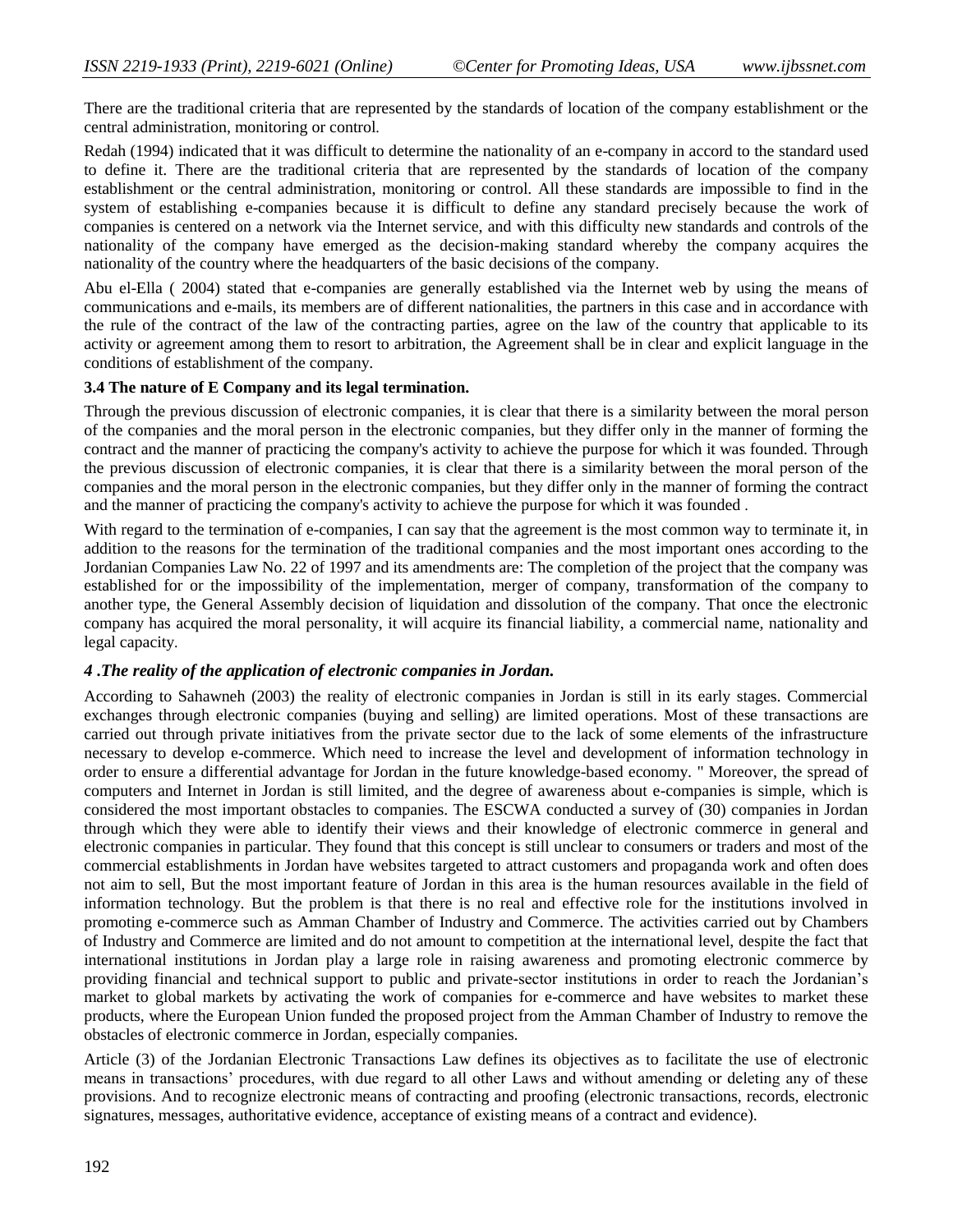Moreover, the purpose of this law is to provide legal regulation of electronic commerce to ensure confidence in them, encourage their spread in the markets, and this applies to electronic companies .

Based on Article (4) of the Jordanian Electronic Transactions Law, the provisions of this Law shall apply to the following: electronic transactions, electronic records, electronic signatures and any electronic data messages. This is a central requirement for e-business. As for the reality of electronic service companies in Jordan, I can say that Taxi Cream and Uber are the best example of the reality of e-businesses offering services. It should be noted that these companies are not Jordanian origin, but follow the parent company, which has a major center and branches in the Arab region and provides transportation service to people through their contacts with the company, which has websites on the Internet. Finally, we hope that the development of communication methods, the increase in their spread in Jordan, the development of their use and reduce of the cost will lead to the activation of electronic commerce, especially the work of companies in the electronic trading environment and address their problems through rules and legislative measures that are appropriate and understandable for all levels.

# *5. Conclusion*

At the end of this research on electronic companies, which dealt with nature and organization of electronic companies, their characteristics, types and risks, the effects of the work and the reality of electronic companies in Jordan, we must indicate the most important findings and recommendations that we reached.

# **5.1 Results**

- 1.E-commerce is a professional business carried out through electronic means and by means of electronic data messages between the parties and the contract (ie, remote contracting).
- 2.There are many Arab and foreign countries who have regulate this type of trade legislative organization because of its importance.
- 3.Electronic companies are one of the forms of e-commerce, which establish virtual sites on the Internet and have no real sites on the ground.
- 4.There are types of electronic companies, which purpose is to advertise and promote their goods and services, and companies that engage in professional business activity and conclude business deals with the public.
- 5.The contract of the company is held with the availability of the general objective elements of compromise, situation, reason, as well as special objective elements.
- 6.E-businesses Advantages have significant advantages the most important of which is that it is possible to reach a broad base of the public easily and with simple expenses, which facilitates the consumer to conclude transactions with them. On the other hand, there are some risks that are reflected in the company's inability to identify closely the personality of the member or partner and even the client that may fall in error or fraud by the company.
- 7.The electronic company contract is authenticated by using the electronic signature which has the legal authority of the traditional signature.
- 8.Electronic companies may be established under the umbrella of corporation companies or general partnership companies.
- 9.The electronic company shall acquire the legal personality as soon as the contract is authenticated electronically and signed by the partners as there is no possibility of registering the contract before a competent official authority.

10.The e-companies termination occurred in the same manner as conventional ones.

#### **5.2Recommendations:**

- The necessity of legislating a special law in Jordan to regulate the provisions of electronic companies, so that such legislation provides real security for the parties to the legal relationship.
- The need to develop a national strategy for the work of electronic companies because of the advantages provided by these companies and positive features and translated it into work programs carried out under the supervision of a technical committee competent in this area.
- To avoid the risk of dealing with electronic companies, the legislator can impose restrictions on the establishment of an electronic company to protect the site of the company from penetration and disclosure of transactions and secrets of trade as well as impose financial sanctions to anyone who attacks the site with the intention of destroying by electronic viruses.
- To ensure the seriousness of the establishment of the company and to prevent manipulation and fraud in the funds of partners and founders therein should be allocated an official body that is responsible for the establishment of the company ,checking its request register the contract and having a copy of the contract to ensure that the seriousness of the company's activity is in line with the national economy.